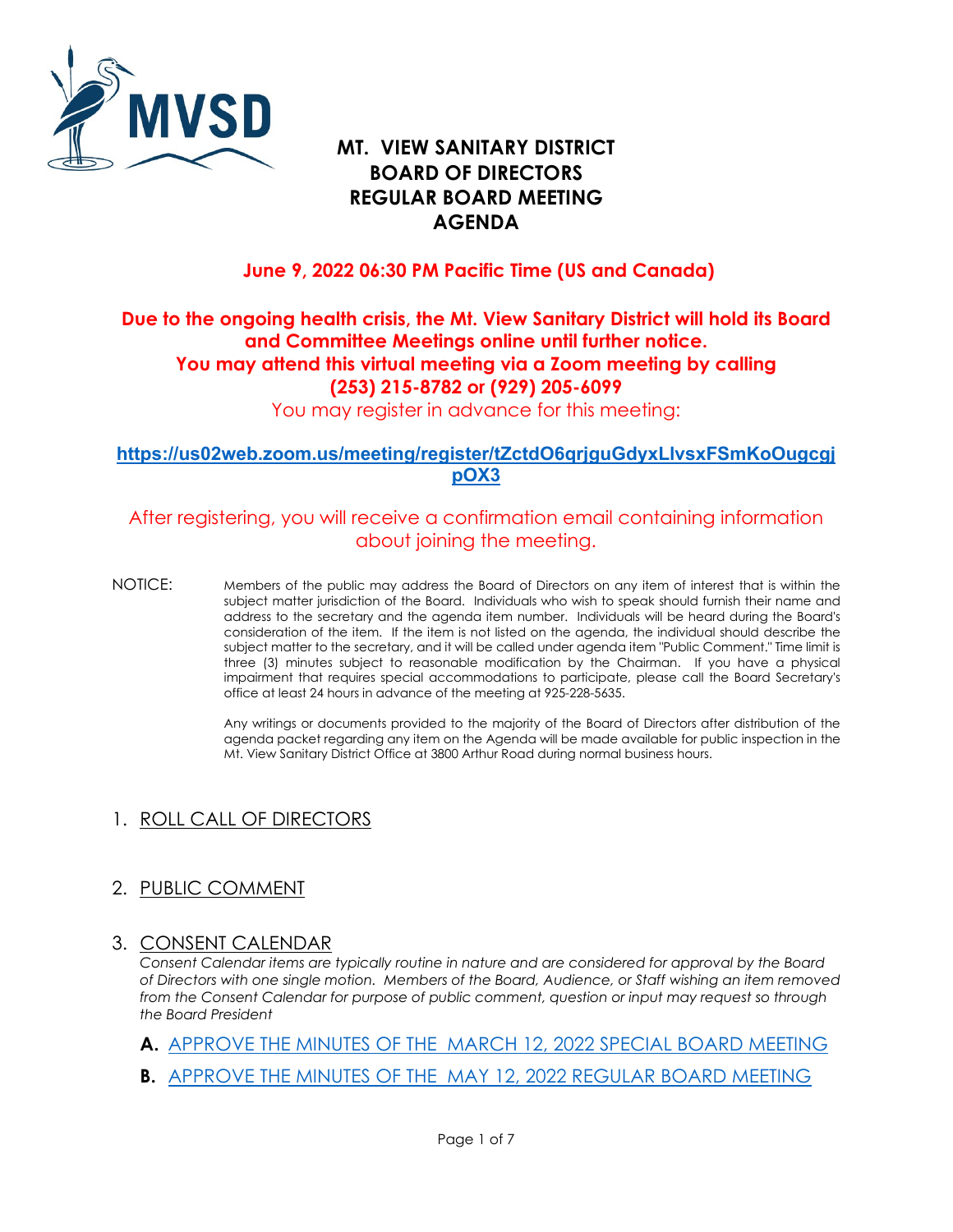- **C.** [RECEIVE THE MINUTES OF THE MARCH 15, 2022 FINANCE COMMITTEE](https://www.mvsd.org/files/24538a464/2022-06-09+ITEM+3C.pdf)  **MEETING**
- **D.** [RECEIVE THE MINUTES OF THE APRIL 26, 2022 FINANCE COMMITTEE MEETING](https://www.mvsd.org/files/46a2dbbdf/2022-06-09+ITEM+3D.pdf)
- **E.** [RATIFY APPROVAL OF GENERAL FUND 3409 CHECK NUMBERS 59564](https://www.mvsd.org/files/ac381853d/2022-06-09+ITEM+3E.pdf)  [THROUGH 59605 DATED MAY 3, 2022 \(See purchase journal following this item in](https://www.mvsd.org/files/ac381853d/2022-06-09+ITEM+3E.pdf)  [packet for details.\)](https://www.mvsd.org/files/ac381853d/2022-06-09+ITEM+3E.pdf)
- **F.** [RATIFY APPROVAL OF GENERAL FUND 3409 CHECK NUMBERS 59606](https://www.mvsd.org/files/40e69b58e/2022-06-09+ITEM+3F.pdf)  [THROUGH 59654 DATED MAY 18, 2022 \(See purchase journal following this item in](https://www.mvsd.org/files/40e69b58e/2022-06-09+ITEM+3F.pdf)  [packet for details.\)](https://www.mvsd.org/files/40e69b58e/2022-06-09+ITEM+3F.pdf)
- **G.** [RATIFY APPROVAL OF GENERAL FUND 3409 CHECK NUMBERS 59655](https://www.mvsd.org/files/32eb4d1ce/2022-06-09+ITEM+3G.pdf)  [THROUGH 59700 DATED MAY 31, 2022 \(See purchase journal following this item in](https://www.mvsd.org/files/32eb4d1ce/2022-06-09+ITEM+3G.pdf)  [packet for details.\)](https://www.mvsd.org/files/32eb4d1ce/2022-06-09+ITEM+3G.pdf)
- **H.** [RATIFY APPROVAL OF GENERAL FUND 3410 CHECK NUMBERS 672 THROUGH](https://www.mvsd.org/files/0bc7890d7/2022-06-09+ITEM+3H.pdf)  [674 DATED MAY 31, 2022 \(See purchase journal following this item in packet for](https://www.mvsd.org/files/0bc7890d7/2022-06-09+ITEM+3H.pdf)  [details.\)](https://www.mvsd.org/files/0bc7890d7/2022-06-09+ITEM+3H.pdf)
- **I.** [RATIFY APPROVAL OF CAPITAL OUTLAY FUND 3412 PAYMENT ORDER](https://www.mvsd.org/files/92283a0d1/2022-06-09+ITEM+3I.pdf)  [NUMBERS 3081 THROUGH 3083 DATED MAY 18, 2022 \(See purchase journal](https://www.mvsd.org/files/92283a0d1/2022-06-09+ITEM+3I.pdf)  [following this item in packet for details.\)](https://www.mvsd.org/files/92283a0d1/2022-06-09+ITEM+3I.pdf)
- **J.** [RATIFY APPROVAL OF CAPITAL OUTLAY FUND 3412 PAYMENT ORDER](https://www.mvsd.org/files/f5b498412/2022-06-09+ITEM+3J.pdf)  [NUMBERS 3084 THROUGH 3085 DATED MAY 31, 2022 \(See purchase journal](https://www.mvsd.org/files/f5b498412/2022-06-09+ITEM+3J.pdf)  [following this item in packet for details.\)](https://www.mvsd.org/files/f5b498412/2022-06-09+ITEM+3J.pdf)
- [2021AS THE AUTHORITES TO INVEST AND REINVEST DISTRICT FUNDS TO THE](https://www.mvsd.org/files/9c038383d/2022-06-09+ITEM+3K.pdf)  **K.** [DELEGATION OF DISTRICT TREASURER DUTIES -](https://www.mvsd.org/files/9c038383d/2022-06-09+ITEM+3K.pdf) CONSIDER ADOPTION OF A [MOTION TO AUTO-RENEW THE DELEGATION OF DISTRICT MANAGER AND](https://www.mvsd.org/files/9c038383d/2022-06-09+ITEM+3K.pdf)  [CFO/ADMINISTRATIVE SERVICES MANAGER PER DISTRICT RESOLUTION 1533-](https://www.mvsd.org/files/9c038383d/2022-06-09+ITEM+3K.pdf) [CONTRA COSTA COUNTY TREASURER AS DISTRICT TREASURER FOR THE NEXT](https://www.mvsd.org/files/9c038383d/2022-06-09+ITEM+3K.pdf)  [ONE-YEAR PERIOD UNTIL SUCH IS REVOKED](https://www.mvsd.org/files/9c038383d/2022-06-09+ITEM+3K.pdf)
- **L.** [CONSIDER ADOPTION OF RESOLUTION NO. 1555-2022 AUTHORIZING THE](https://www.mvsd.org/files/183d88f3b/2022-06-09+ITEM+3L.pdf)  [DISTRICT TO CONTINUE TO CONDUCT VIRTUAL BOARD AND COMMITTEE](https://www.mvsd.org/files/183d88f3b/2022-06-09+ITEM+3L.pdf)  **MEETINGS**
- 4. PUBLIC HEARING

## **[THE GENERAL TAXES](https://www.mvsd.org/files/f0f97b0d6/2022-06-09+ITEM+4A.pdf) A. [COLLECTION OF SEWER SERVICE CHARGES FOR FISCAL YEAR 2022-23 WITH](https://www.mvsd.org/files/f0f97b0d6/2022-06-09+ITEM+4A.pdf)**

- 1. REPORT FROM STAFF
- 2. CONDUCT PUBLIC HEARING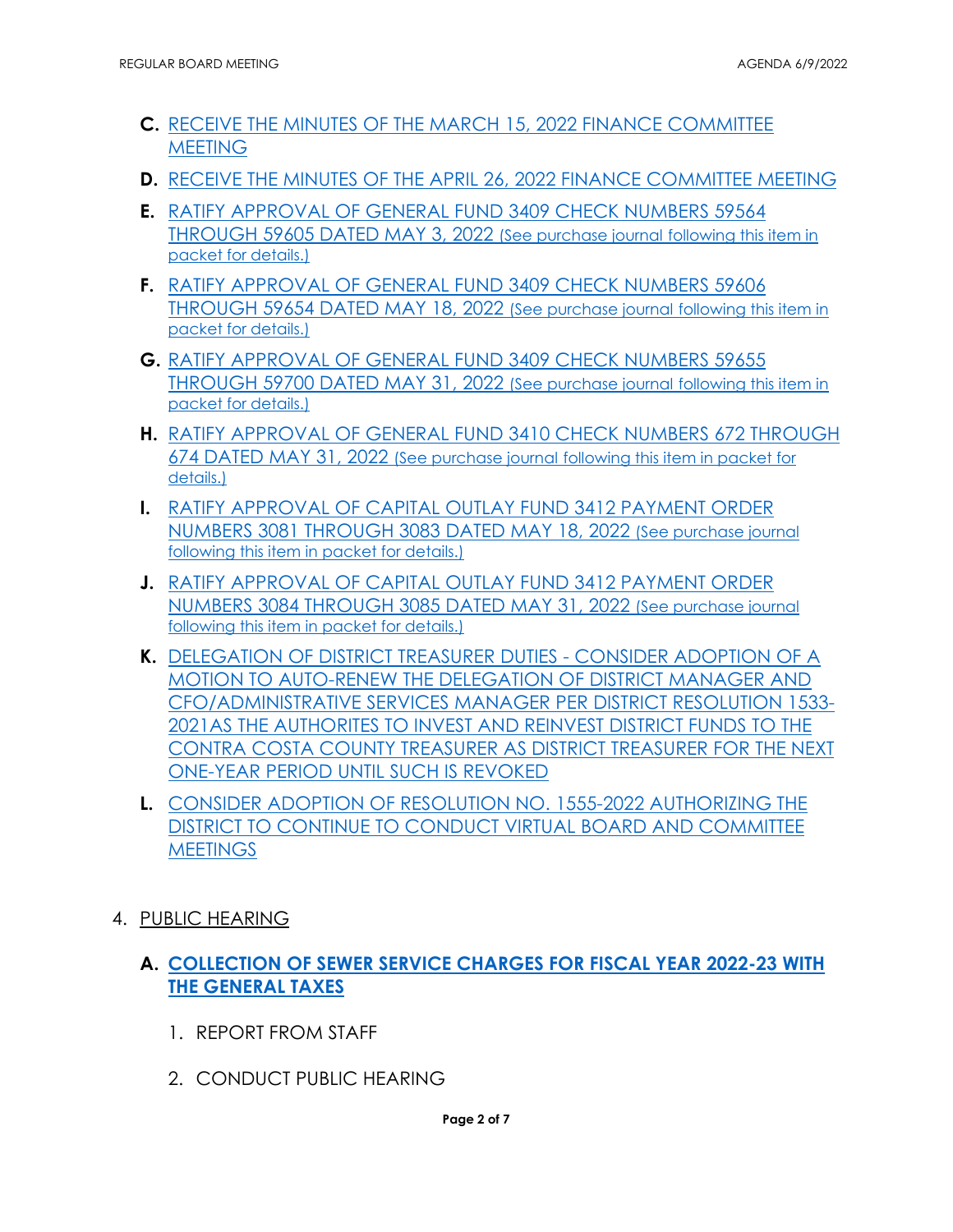- a. OPEN PUBLIC HEARING
- b. RECEIVE PUBLIC TESTIMONY
- c. CLOSE PUBLIC HEARING
- OBJECTIONS, ADOPTING THE REPORT OF THE DISTRICT MANAGER, AND 3. CONSIDER ADOPTION OF RESOLUTION NO. -2022, OVERRULING ORDERING THE COLLECTION OF SEWER SERVICE CHARGES FOR THE FISCAL YEAR 2022-2023 IN THE SAME MANNER, BY THE SAME PERSON AND AT THE SAME TIME TOGETHER WITH THE GENERAL TAXES.
- 5. NEW BUSINESS

## **A. [AFFIRMATION OF OFFICES OF DISTRICT LEGAL COUNSEL AND BOARD](https://www.mvsd.org/files/711ba97b1/2022-06-09+ITEM+5A.pdf)  [SECRETARY](https://www.mvsd.org/files/711ba97b1/2022-06-09+ITEM+5A.pdf)**

- 1. REPORT FROM STAFF
- 2. CONSIDER ADOPTION OF A MOTION AFFIRMING J. DANIEL ADAMS TO THE OFFICE OF DISTRICT LEGAL COUNSEL
- 3. CONSIDER ADOPTION OF A MOTION AFFIRMING STEPHANIE L. SEREGIN TO THE OFFICE OF BOARD SECRETARY

## **B. [FY 2022-2023 LEGAL SERVICES TASK ORDER NO. 19 TO PROFESSIONAL LEGAL](https://www.mvsd.org/files/d0c418b68/2022-06-09+ITEM+5B.pdf)  [SERVICES AGREEMENT \(AMENDED AGREEMENT 11-0002\) WITH TURNER,](https://www.mvsd.org/files/d0c418b68/2022-06-09+ITEM+5B.pdf)  [HUGUET, ADAMS AND FARR](https://www.mvsd.org/files/d0c418b68/2022-06-09+ITEM+5B.pdf)**

- 1. REPORT FROM STAFF
- 2. CONSIDER ADOPTION OF A MOTION APPROVING TASK ORDER NO. 19 TO THE AMENDED AGREEMENT FOR PROFESSIONAL LEGAL SERVICES (AGREEMENT NO. 11-0002) WITH TURNER, HUGUET, ADAMS AND FARR FOR DISTRICT LEGAL COUNSEL SERVICES, EFFECTIVE JULY 1, 2022, NOT-TO-EXCEED [\\$145,957.34](https://145,957.34) FOR ROUTINE DISTRICT LEGAL COUNSEL SERVICES FOR FISCAL YEAR 2022-2023, AND AUTHORIZING THE BOARD PRESIDENT TO EXECUTE THE TASK ORDER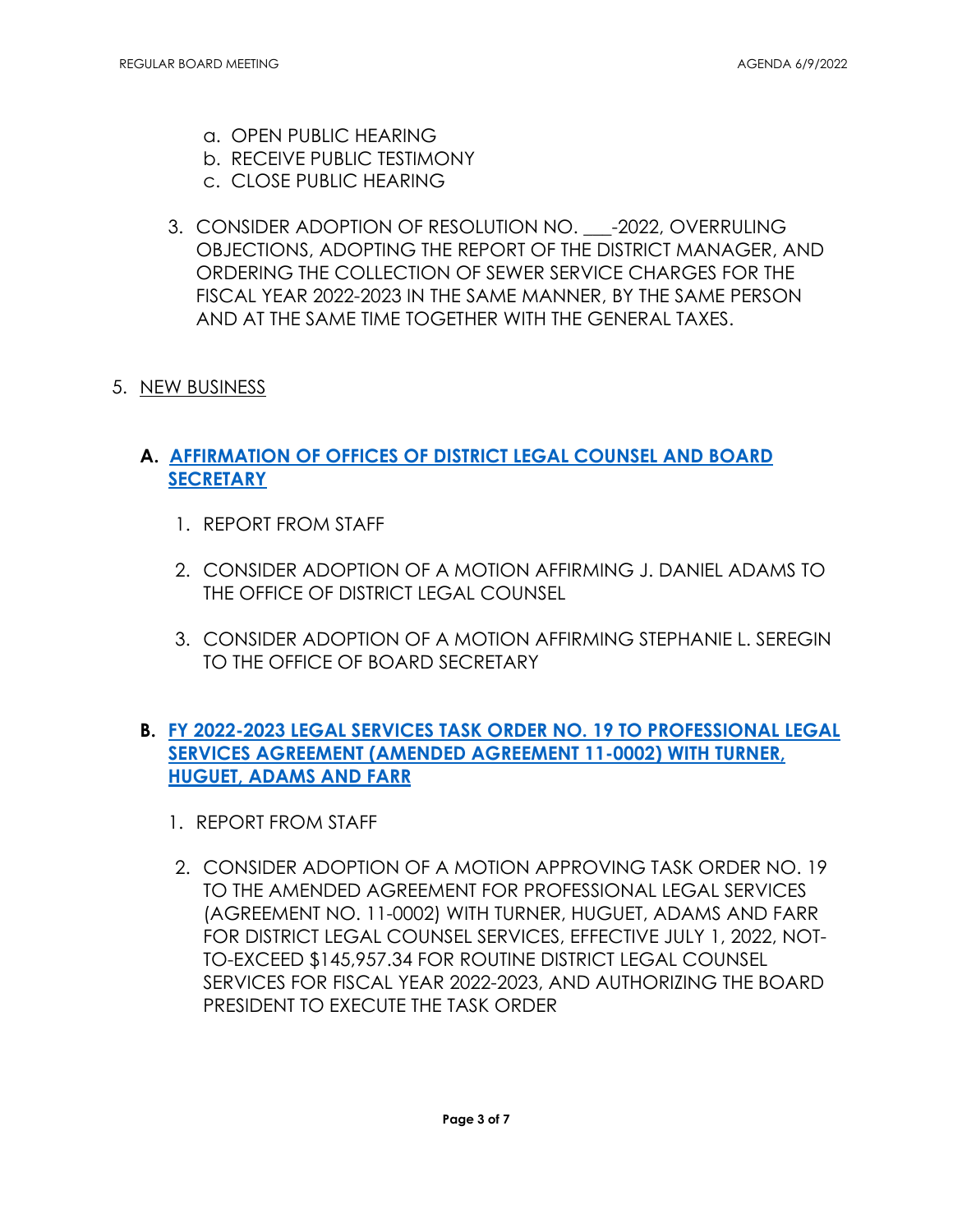## **C. [PROPOSED FISCAL YEAR 2022-2023 BUDGET FOR FUNDS 3409, 3410, 3412](https://www.mvsd.org/files/4159070c8/2022-06-09+ITEM+5C.pdf)  [AND 3415](https://www.mvsd.org/files/4159070c8/2022-06-09+ITEM+5C.pdf)**

- 1. REPORT FROM STAFF
- 2. CONSIDER ADOPTION OF A MOTION APPROVING THE FISCAL YEAR 2022-2023 ANNUAL BUDGET FOR FUNDS 3409, 3410, 3412, AND 3415
- 3. OR ALTERNATELY: PROVIDE DIRECTION TO THE DISTRICT MANAGER TO PROVIDE A REVISED BUDGET FOR APPROVAL IN JULY

## **D. [10-YEAR CIP](https://www.mvsd.org/files/1dfff6092/2022-06-09+ITEM+5D.pdf)**

- CAPITAL IMPROVEMENT PROGRAM (CIP) WORK PLAN 1. RECEIVE REPORT FROM STAFF ON THE FISCAL YEAR 2022-2023 (FY23)
- 2. CONSIDER ADOPTION OF A MOTION APPROVING THE FINAL 10-YEAR CIP UPDATE
- 3. CONSIDER ADOPTION OF A MOTION DELEGATING AUTHORITY TO THE DISTRICT MANAGER TO ADVERTISE FOR BIDDING ALL PROJECTS NOTED IN THE FY23 WORK PLAN AS HAVING AN UPCOMING BID PERIOD

## **E. [SECOND AMENDMENT TO EMPLOYMENT AGREEMENT – DISTRICT MANAGER](https://www.mvsd.org/files/22cc8ab46/2022-06-09+ITEM+5E.pdf)**

- 1. RECEIVE REPORT FROM STAFF
- MANAGER FOR HER EXECUTION. 2. IN OPEN SESSION CONSIDER THE PROPOSED SECOND AMENDMENT TO THE DISTRICT MANAGER EMPLOYMENT AGREEMENT AND IF ACCEPTABLE, ADOPT A MOTION AUTHORIZING THE BOARD PRESIDENT TO EXECUTE THE AMENDMENT AND PRESENT IT TO THE DISTRICT
- 3. IN THE ALTERNATIVE, PROVIDE DIRECTION TO DISTRICT LEGAL COUNSEL.

## **F. [Annual Review of District Staff Positions and Compensation AND](https://www.mvsd.org/files/630835bc0/2022-06-09+ITEM+5F.pdf)  [SUCCESSION](https://www.mvsd.org/files/630835bc0/2022-06-09+ITEM+5F.pdf)**

1. REPORT FROM STAFF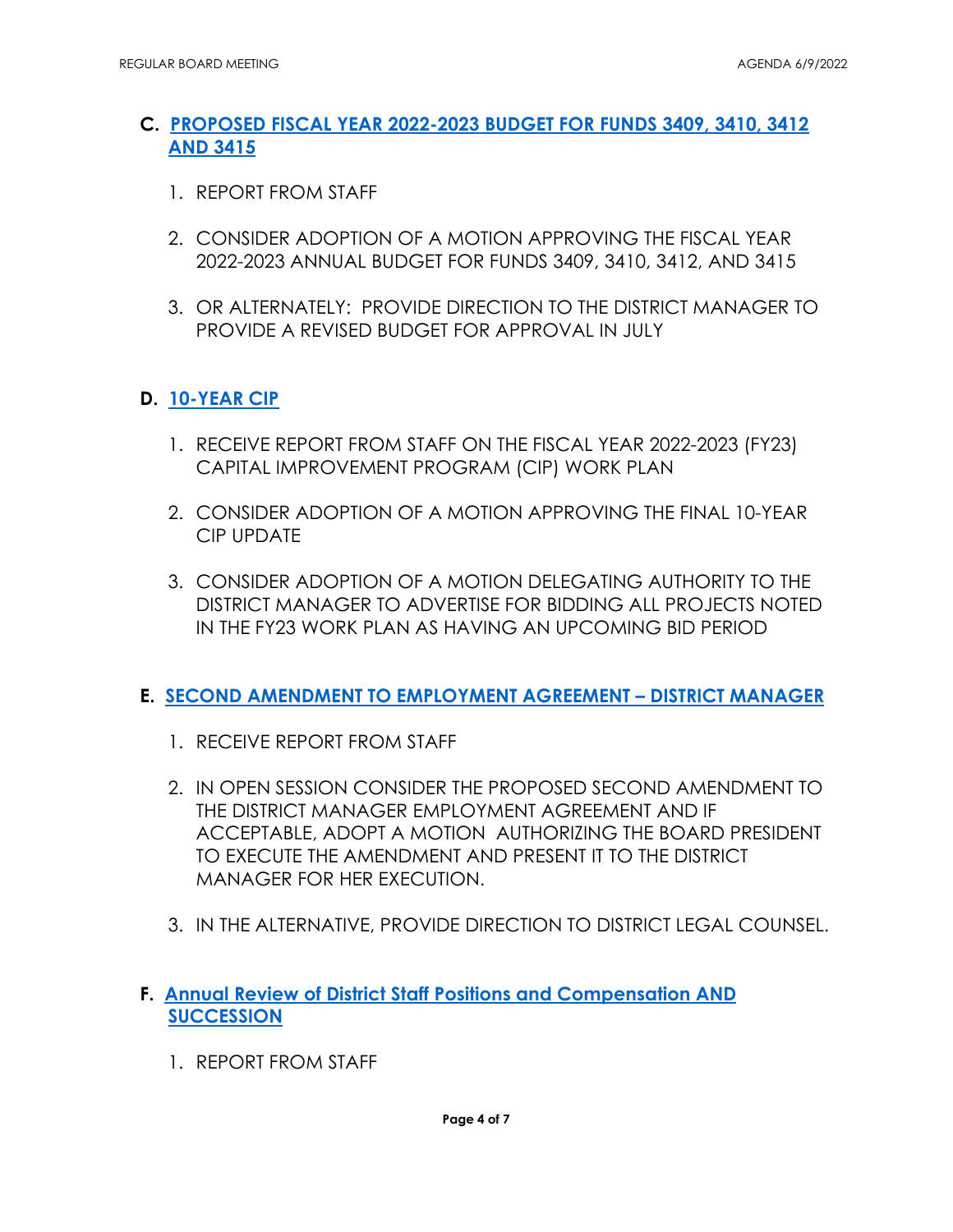- 2. CONSIDER ADOPTION OF A MOTION APPROVING:
	- a. ADDING THE TEMPORARY ADMINISTRATIVE ASSISTANT AS A FULL-TIME PERMANENT POSITION (FTE) ADDS ONE HEADCOUNT FOR 20 FTE
	- b. THE PROPOSED REVISIONS TO POLICIES AND PROCEDURES:
		- i. 2330 MVSD PLANT SUPERVISOR (FORMERLY LEAD WASTEWATER OPERATOR)
		- ii. 2333 MVSD WASTEWATER OPERATIONS MANAGER
		- iii. 2420 MVSD COLLECTIONS MAINTENANCE LEAD
	- c. 2.4% SALARY INCREASE FOR THE COLLECTIONS MAINTENANCE LEAD
	- d. 18.2% SALARY INCREASE FOR THE PLANT SUPERVISOR (FORMERLY LEAD WASTEWATER OPERATOR)
	- e. THE SUCCESSION PLAN
	- f. REVISED POLICY AND PROCEDURE 2300 AUTHORIZED POSITIONS
	- g. REVISED POLICY AND PROCEDURE 2305 SALARY WAGE SCHEDULE
	- h. REVISED ORGANIZATIONAL CHART

#### **G. [TELECOMMUTE POLICY](https://www.mvsd.org/files/41e9815bd/2022-06-09+ITEM+5G.pdf)**

- 1. REPORT FROM STAFF
- **PROCEDURE:** 2. CONSIDER ADOPTION OF A MOTION ADOPTING A NEW POLICY AND
	- PROCEDURE:<br>a. 3330 TELECOMMUTE / TELEWORK
- **H. [INTER-FUND TRANSFER OF AD VALOREM FROM FUND 3409 TO FUND 3410](https://www.mvsd.org/files/e7943307f/2022-06-09+ITEM+5H.pdf)** 
	- 1. REPORT FROM STAFF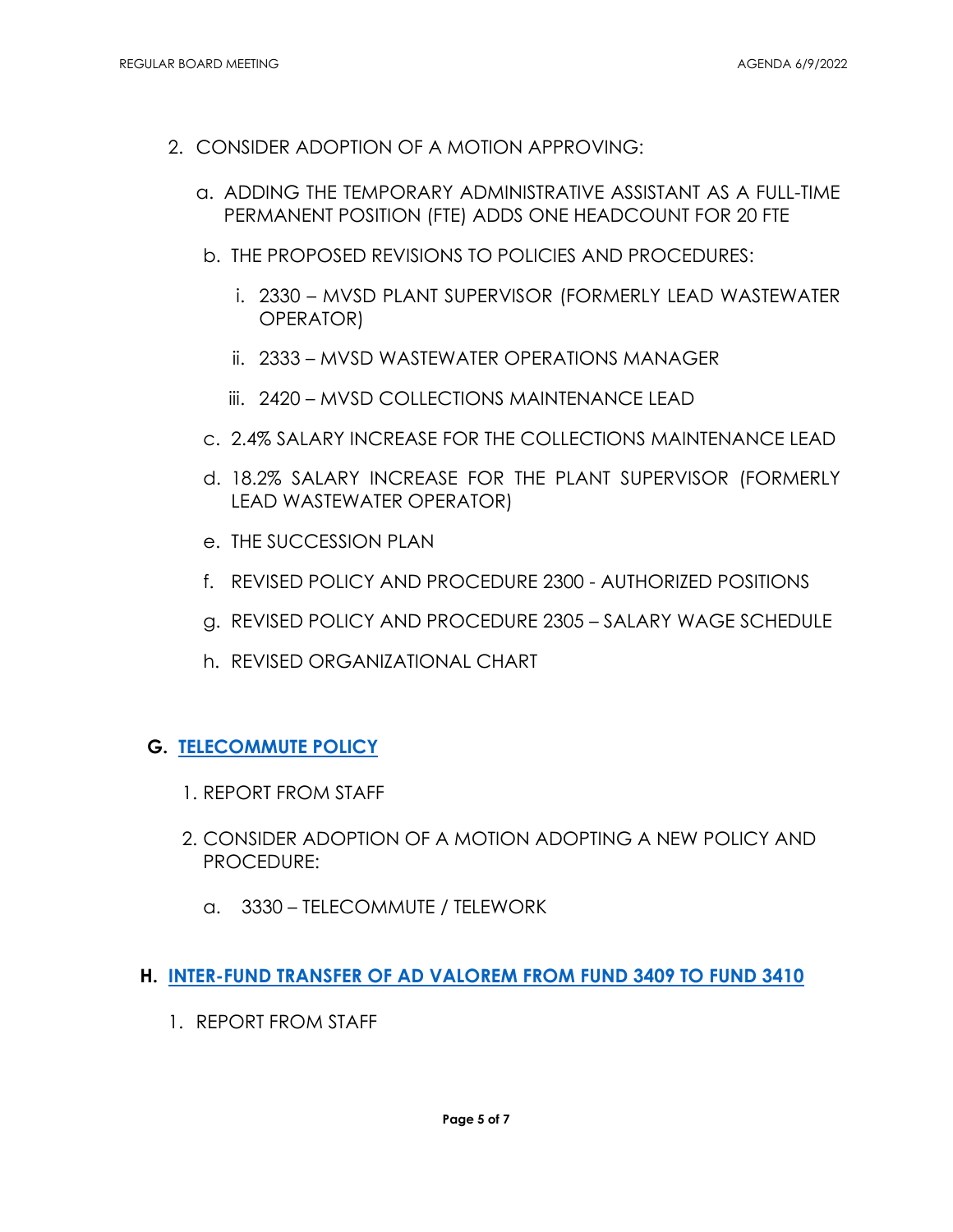- 2. CONSIDER ADOPTION OF RESOLUTION NO. -2022, AUTHORIZING THE TRANSFER OF \$419,829 FROM FUND 3409 TO FUND 3410
- **I. [CONSIDERATION OF SURPLUS BIOASSAY EQUIPMENT](https://www.mvsd.org/files/2535cef63/2022-06-09+ITEM+5I.pdf)** 
	- 1. REPORT FROM STAFF
	- 2. CONSIDER ADOPTION OF A MOTION DECLARING THE BIOASSAY EQUIPMENT SURPLUS PROPERTY AND DIRECTING DISTRICT STAFF TO DISPOSE OF IT PER DISTRICT CODE SECTION 2.12.

#### **J. [2022 GENERAL ELECTION](https://www.mvsd.org/files/4c4ad6fba/2022-06-09+ITEM+5J.pdf)**

- 1. REPORT FROM STAFF
- 2. CONSIDER ADOPTION OF RESOLUTION NO. \_\_\_-2022 CALLING FOR THE GENERAL ELECTION AND DIRECT THE SECRETARY TO PROVIDE REQUESTED DOCUMENTS TO THE COUNTY
- 6. <u>REPORTS</u>
	- R-1. [DISTRICT MANAGER](https://www.mvsd.org/files/3eb5ec9f3/2022-06-09+ITEM+6R-1.pdf)
	- R-2. [DISTRICT ENGINEER](https://www.mvsd.org/files/d74ae3db1/2022-06-09+ITEM+6R-2.pdf)
	- R-3. [CFO/ADMINISTRATIVE SERVICES MANAGER](https://www.mvsd.org/files/b42daaaba/2022-06-09+ITEM+6R-3.pdf)
	- R-4. [ENVIRONMENTAL SERVICES MANAGER](https://www.mvsd.org/files/1c3940234/2022-06-09+ITEM+6R-4.pdf)
	- R-5. <u>WASTEWATER OPERATIONS MANAGER</u><br>R-6. DISTRICT LEGAL COUNSEL
	-
	- R-7. BOARD SECRETARY
	- R-8. DIRECTORS